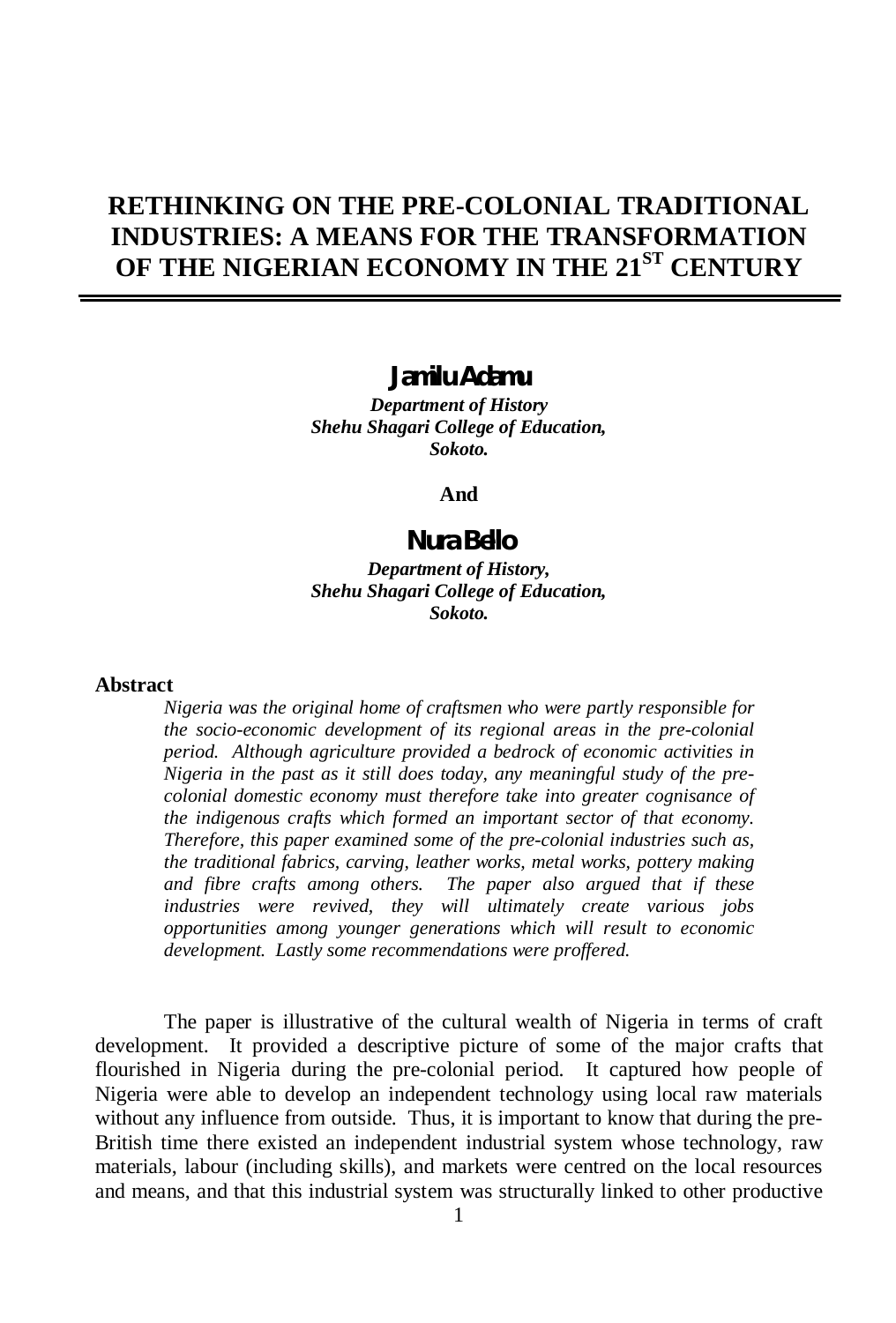activities in the area and formed part of the local and international commercial network to which Nigeria belonged.

The paper attempts to show how this self-regenerating industrial system was systematically destroyed by the British through taxation, competition, legislation and structural changes in the economy. It is important to know that this destruction of the local industrial system was diametrically opposed to the aims of British colonialism which included tapping available raw materials, capturing and monopolising the local market for British goods, creating avenues for investing British capitals etc. We argue in this paper that this process, rather than constituting a process of development, was actually a systematic arrest of the development of the forces of production, and the creation of a dependent economy which increasingly become more dependent on the western capitalist economy. This formed the root of the present predicaments associated with the Nigerian industries.

The paper also examined some of the difficulties faced by the Nigerian traditional industries which was said to have resulted from many factors. Some of these factors include the effect of colonialism and neo-colonialism, government's reckless attitude towards the management of the local industries, lack of capital to develop an industry and change posed by foreign manufactured products among many others. The end of the paper is marked by some suggestions or recommendations with respect to the ways in which these industries will be revived to achieve economic sustainability and development.

#### **Nature of the Nigerian Pre-Colonial Traditional Industries**

The manifestation of the precolonial traditional industries in Nigeria reflects the essential features of a highly skilful and diversified society. The aim of this section therefore is to enhance understanding in the nature of some selected traditional industries that flourished in precolonial Nigeria. Some of these industries include the traditional fabrics, carving, leather works, metal work, pottery making and fibre crafts among others.

#### **Traditional Fabrics**

Precolonial Nigerian textiles was well known for their rich variety of designs, colours, materials and production techniques. For several years, Kano, Sokoto, Ibadan, Abeokuta, Okene, Oshogbo, Oyo, Bida, Ishan, Akwete, Fulani and Tiv areas have been important centres for textiles of all kinds and designs (Nigerian National Commission for UNESCO, 1989:12).

The fabrics of most of the cloths produced during the precolonial Nigeria were formed by the weaving process.; fibres used for weaving in Nigeria include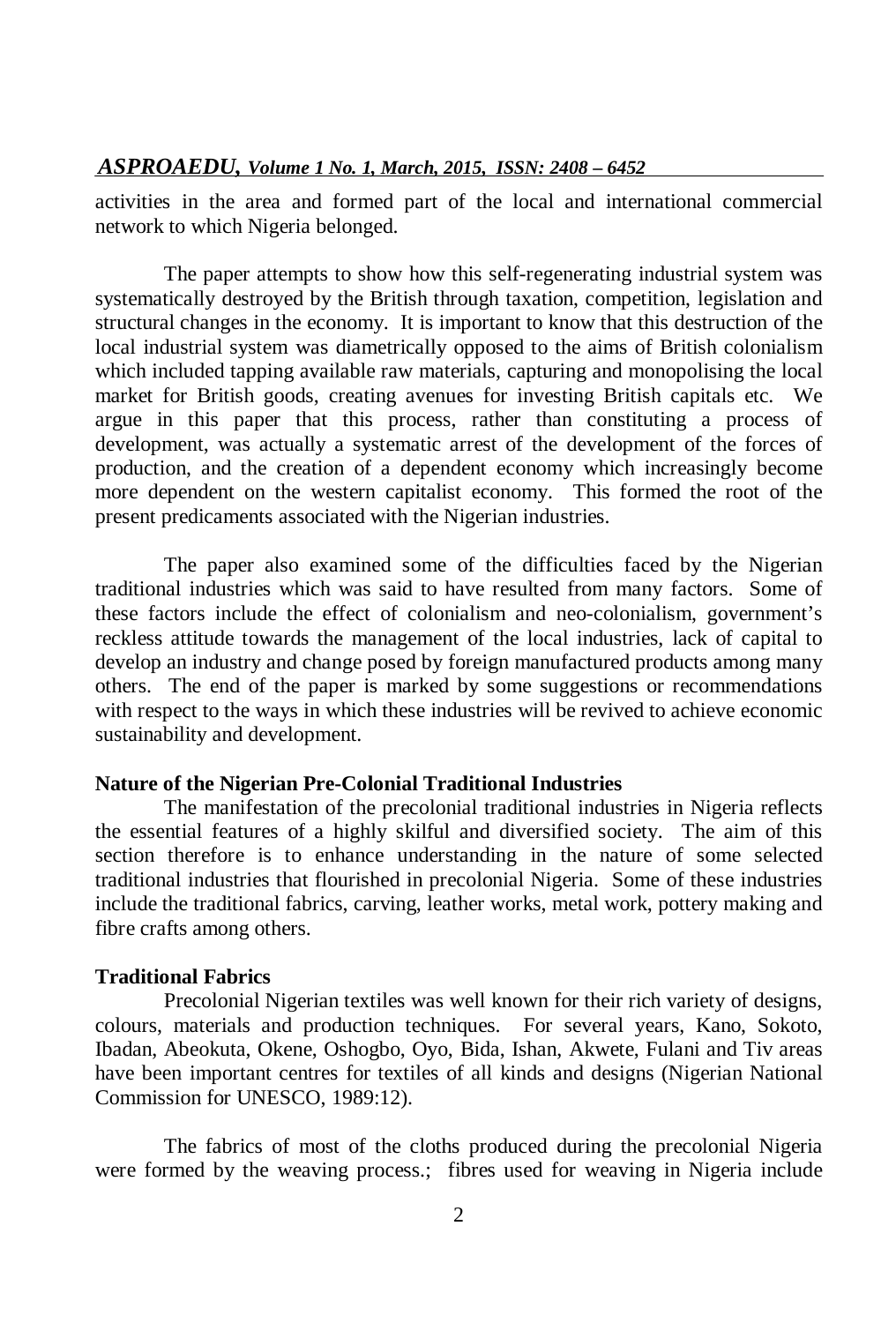raffia, silk and cotton. Raffia cloth was common in the south in the past, but is now only used for mats and bags. Silk obtained from the cocoons is used for weaving the prestigious Yoruba cloth known as "sanya". The basic woven fabric (cotton) was extracted from its seeds and processed before they can be used in weaving (Mangut, 2008).

The first step in processing is to remove the seeds from fibres by rolling a rod over the cotton balls. This is called "ginning". The next step is the 'bowing' when cotton fibres are made fluffy by flicking the string of a small bone against them until they look like cotton wool. This is followed by the pulling of the fibre into thread; which is called 'spinning'. After the spinning, the thread is wound into a skin and sold to weavers.

Weaving was practised throughout Nigeria. The men used a horizontal loom with handles and treadles for weaving narrow strip cloth while the women used vertical loom without treadles for weaving broader width of cloth. The horizontal loom is used by the Gwari, Hausa, Kanuri, Nupe and Yoruba people (Ogunrenmi, 1996:25). The width of the cloth produced by the weaver on this narrow loom varies from two to eleven inches. The Yoruba type is four to five inches wide and that of Nupe is five inches, but in the cloth of the Hausa it varies from two to six inches and that of the Kanuri from six to eleven inches wide. Bida cloth, Aso Oke, Luru cloth, Tukurdi cloth, were woven on the horizontal loom (Nigerian National Commission for UNESCO, 1989).

The textile produced was sometimes dyed before taking to the market. This was done by the dyest using indigenous dyes. The Hausa and Nupe in Northern States of Nigeria, particularly around Kano, Sokoto, Zaria and Bida as well as the Tiv Middle Belt region and Yoruba in Oshogbo, Oyo, Abeokuta, Ife, Ibadan and Ogbomosho are noted for their rich dyed fabrics.

Indigo was the popular traditional colouring substances used in dyeing materials among various groups in Nigeria. For instance, indigo dyed thread is still used by Hausa, Tiv and Yoruba weavers. The preparation of the ingredients for traditional indigo-dyeing and dyeing itself were long processes demanding much care and hardwork. Among the Yoruba all the processes connected with the design and the dyeing of *Adire* were carried out by women (Mangut, 2008 and Nigerian National Commission for UNESCO, 1989). Whereas in Kano men were the dyers and prepare their dye in 2.5 – 3 metre deep pits (Nigerian National Commission for UNESCO, 1989).

Also special indigo dyed clothes known as '*Ukara'* were made in the Arochukwu area of Igboland for the *Ekpe* society which operates in Cross River and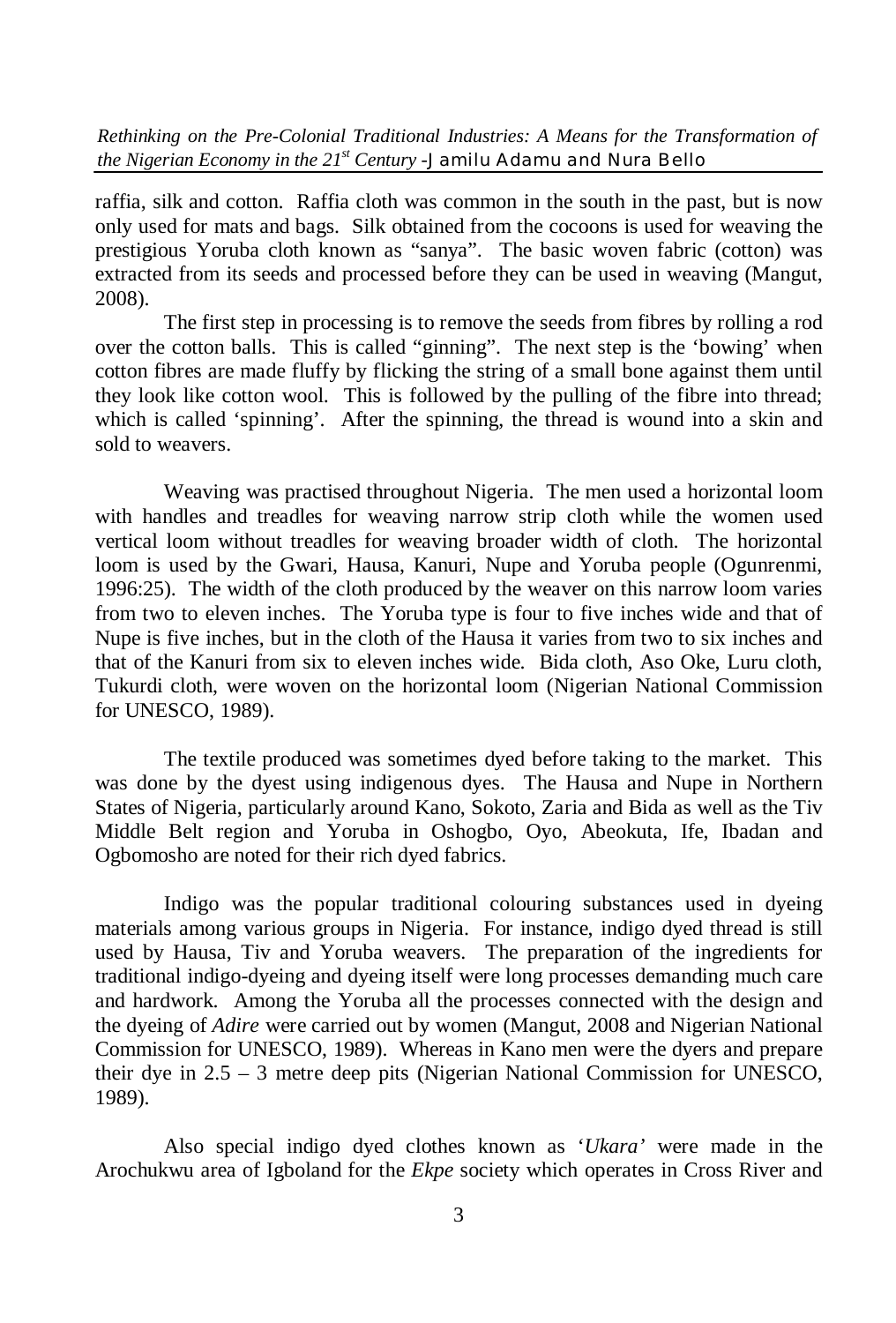Rivers areas. Some cloths bear designs of lizards, crocodiles and stylised human figures. Moreover, the Tiv of Middle Belt produced indigo-dyed cloths with geometric designed squares.

Wood carving is a craft that represents one of the most striking art forms in Nigeria. The Edo speaking people, Igbo, the Nupe and the Yoruba of Ogun, Oyo, Ondo and Kwara were particularly noted for their craftsmanship in carving. Generally, every cultural group has its own peculiar style of carving but the production techniques follow the same pattern. Four stages of production have been identified among the carvers of southern Nigeria. They are:

- 1. Carving of the design which involves the cutting of the main shapes of the wood with a cutlass or an axe.
- 2. Division of the main shapes eyes, ears, hands, mouth with the adze.
- 3. Smoothing smoothing of the surface of the carving with the blade or a knife, or the rough leaves of the Epin tree.
- 4. Decoration cutting the fine details of heir, dreads and facial marks with a knife (NNCU, 1989:17).

After the last stage, the wood was often covered with powdered cam-wood or coated with gum from a tree which would protect it against cracking or attack by termites. Sometimes items produced were painted with colours obtained from plants, animals or minerals e.g. roots, barks, animal droppings, rock and earth. Also in the Northern region, virtually in almost all the societies wood carvers were found who specialised in creating pestle and mortars, bee hives, chairs, load carriers, and spoons among others (Abubakar, 1982:105).

# **Leather Works**

The leather workers in the pre-colonial Nigeria were also widespread. The tanners treated the leather using chemicals and dyes locally produced. In Nigeria, *acacia* and *gabagaba* plants were mixed with the ash in a water bowl and the skin was soaked in to enhance easy removal of the hair. The cobblers used the dyed hides and skins to make water skins, skin clothes, sandals, bags pouf's, shoes, shields, etc. Infact, the famous Morocco leather was found to have originated from the central Sudan, especially Sokoto, Kano and Zaria (Johnson 1967:159). The leather industry in the precolonial Nigeria was based on local resources, technology and skills and the industry was then sufficiently developed to supp[ort a lucrative export trade. The craft was widely distributed among many societies in Nigeria especially in Sokoto, Kano, Zaria, Naraguta (along the Jos-Bauchi road), Maiduguri and Oyo (Nigerian National Commission for UNESCO, 1989:21).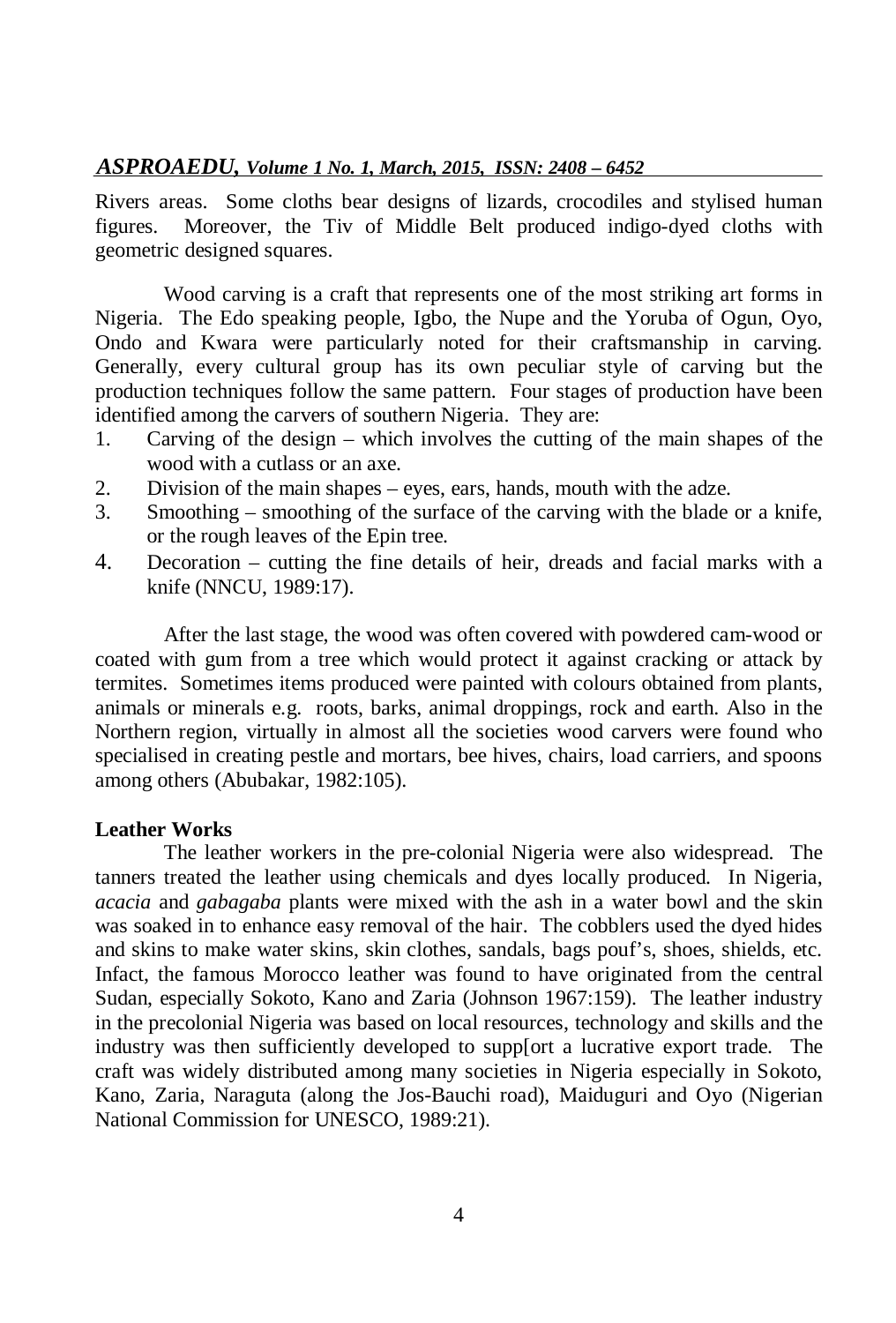### **Metal Works**

Nigeria has a long history of metal work stretching into antiquity. The earliest known iron working centre in Nigeria is traced to the Nok culture (500 B.C. – 200 A.D.). Subsequently evidence of iron working was found in numerous areas in Nigeria. For instance, archaeological evidence shows that iron working was widespread in Nigeria. Archaeological discovery in places like Samaru west in Zaria, Gongono area of Sokoto, Leija and Nwoffe in south western Nigeria, Taruga and Jos in central Nigeria as well as Olalgabi and Oyo in south western Nigeria provides a solid evidence of the existence of the early iron works in the precolonial Nigeria. In these places iron working was mainly achieved by mining iron from ironstone or lateritic outcrops which was smelted into pig iron (tama in Hausa) in locally made furnaces. The pig iron produced by the smelters were sold to the blacksmiths who finally processed it to hoes, cutlasses, axes, knives, war and hunting equipment or ornaments etc. (Bonat, 1988:7).

Also native copper was worked by using cold working or lost wax methods in the cold working system the crafts makers specialised in hammering to produce the desired object without the use of fire. On the other hand, the lost wax system was associated with the process of smelting the oven in a furnace. Early technologists discovered that they added other elements like tin and zink to make copper alloy for making better implements and sculptures. The precolonial Nigerian artistic use of copper were found in Benin, Ife, Ijebu Ode, Kano, Bida, etc. (Nigerian National Commission for UNESCO, 1989:23).

#### **Traditional Ceramics**

Traditionally, pottery in Nigeria was made locally in many places usually by women (especially in the southern Nigeria) engaged in full-time or part-time production. In some parts of the country, however, men were potters (for example in Northern Nigeria especially the area of Hausland) but they used different techniques to produce different kinds of pottery (Nigerian National Commission for UNESCO, 1989:27).

A pottery tradition in the pre-colonial period was practised in virtually all the regions of this country. This was possible because the raw material were found in most areas of the country. Although the method and tools for making pots vary from place to place, the basic steps were similar. The next step after clay preparation was forming the vessel's shape. Vessels were shaped from prepared clay which was placed on a patch of ground over the bottom of a broken old pot or a calabash usually powdered with ashes or dried sand to avoid sticking (Ndera 2006: 115). This was further heightened by beating the shape with a wooden object after which it was left to dry to a certain degree in the sun. Lips and rims were formed with a wet leaf.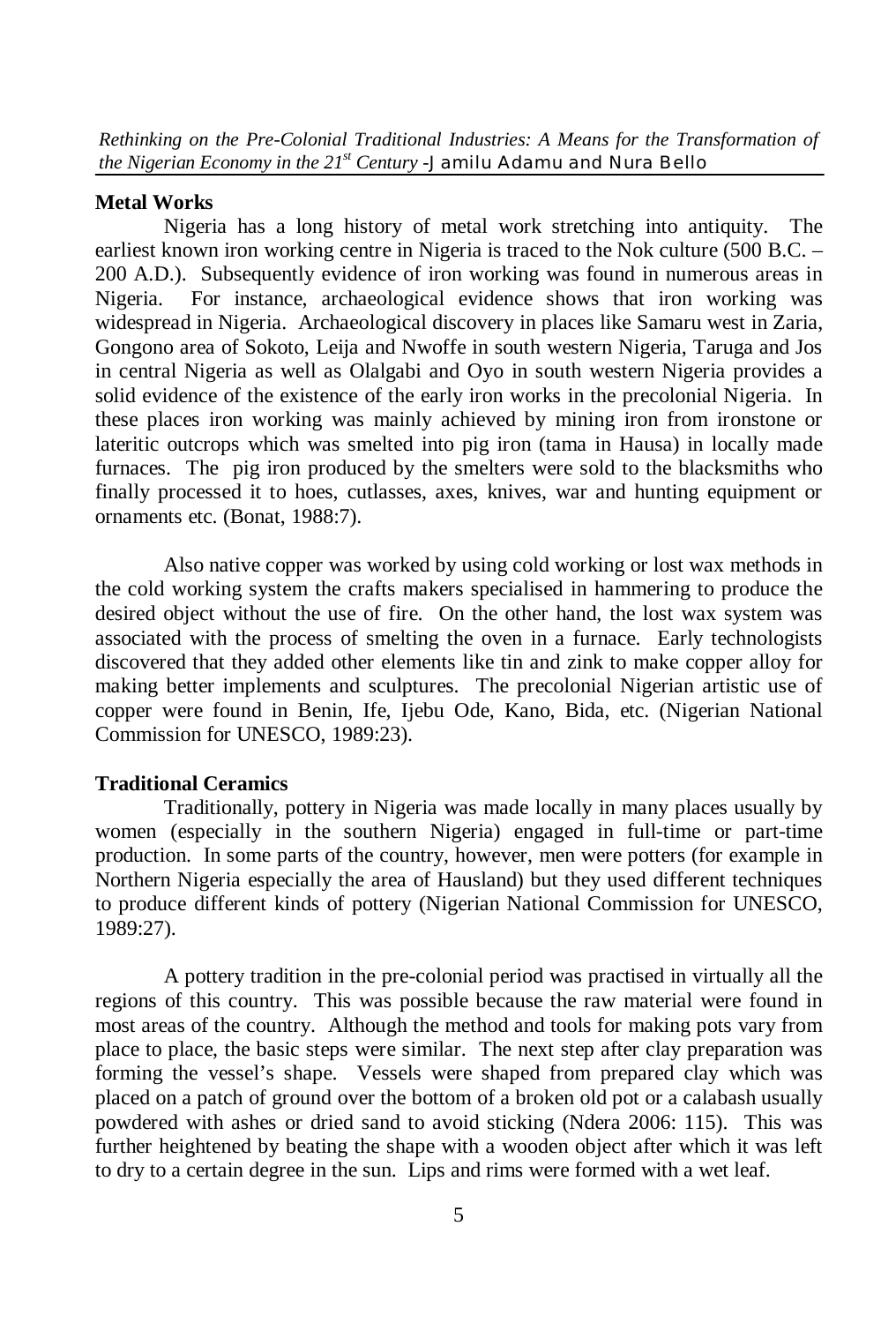Once a pot is shaped, the surface is carefully smoothened with a piece of calabash and with water which is again partially sun-dried before it's final polish with a smooth pebble before final drying and fining. Sometimes pots are decorated. The potters in Nigeria usually imprint simple geometric patterns on the pots. Patterns were obtained with simple, indigenous local tools and methods (Nigerian National Commission for UNESCO, 27). In some areas of southern Nigeria the pot was placed on a raffia mat and pressed from inside so as to create the mat's impression pattern on it. Also line dots etc. were imprinted with towing a dry maize cob, piece of carved wood, beads, seeds knotted string and a comb among others. Among the Igbo people, pots were sometimes decorated in a high relief. These raised decorations were obtained by laying strips of clay over the shaped pot and sticked with the fingers (Okpko, 2006:88). High relief bowls often with symbolic figures, were also found among Yoruba ceremonial vessels (Nigerian National Commission for UNESCO, 1989:29). The tradition of pottery sculpture extends back to the Nok culture. The art of pottery and figurines featured prominently in the tradition of Yelwa, Ife, Kano, Sokoto, to mention a few.

A great number of excellent examples of Nigerian pottery can be seen at the National Museum in Lagos, Jos, and State Art Councils in Nigeria. The above industries developed by simple technology (simple in the sense that it had not been power-driven) were the foundation of material production in Nigeria.

### **Colonialism and the Local Industries in Nigeria**

The preceding discussion has shown very clearly that in Nigeria, there was a self-regenerating industrial system which was linked to other sectors of the economy before the British conquest. The survival of this industrial system into a more advanced mode of production was completely out of accord with the object of imperialist dominance over the area. The British colonialists therefore, attacked these local industries through legislations bbanning the production of certain goods by the local craftsmen. Other crafts were systematically taxed to raise their general cost of production, making them uncompetitive against foreign goods (Gavin and Oyemakinde (1999:496).

The merchants trading in the local crafts products were subjected to various taxes which forced them to abandon dealing in locally manufactured goods. Through advances of cash and credit goods (imports) the local merchants class was incorporated into the imperialist trading network. Some of the artisans abandoned that work and took either agriculture, wage labour or trade. By the 190s, the domestic handcraft producers had been eliminated while professional craftsmen were fast diminishing (Bonat 1988:22). By the 1970s the colonialists reported that these crafts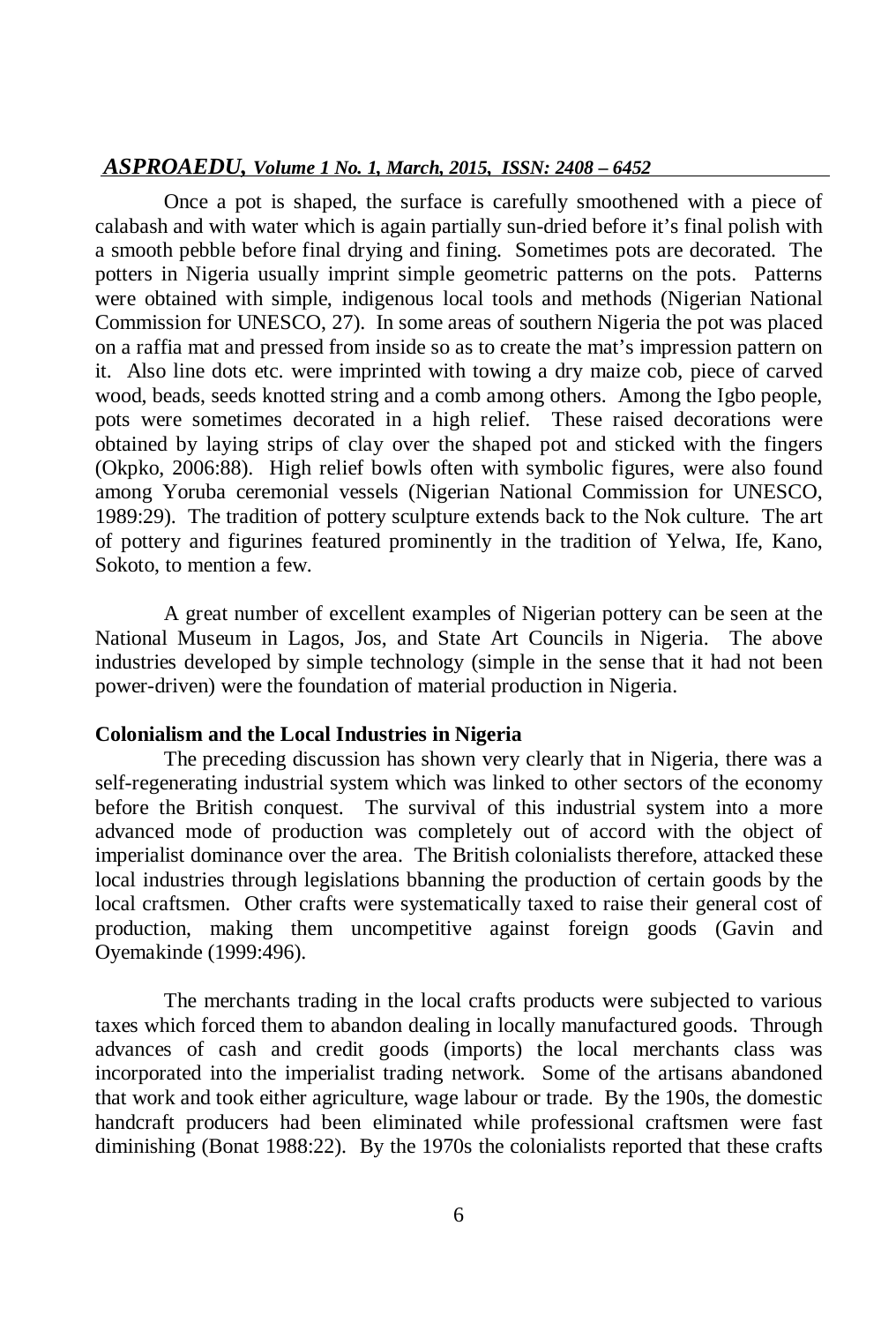have been ousted from the local markets, and taxation of such crafts was terminated in 1936 (Bonat, 1988:18).

Other methods of destroying the local industrial system included the disarticulation of the economy in such a way as to make primary production and manufacturing mutually inclusive. Primary production was geared toward producing exports, while manufacturing took place in Europe (Rodney, 1975). Even some of the handcrafts that survived now depended on foreign raw materials and technology (Bonat, 1988).

Both the colonial and the post-colonial period the manufacturing concentrated mainly on the production of raw materials for the western industries. All attempts to develop industries based on local raw materials and technology were vigorously resisted by the state and the imperialist monopolies controlling the economy. For instance, when the World Bank recommended the creation of import substitution industries, and textile industry was established in Kaduna in the late 1950s and early 1960s, the technology, including substantial proportion of raw materials and skilled labour were all imported (Bonat, 1985: 228-243).

It was this industrial development strategy that was pursued in Nigeria. This led to the total dependence on the foreign technology for survival which is a complete reversal from the pre-colonial industrial system. This dependent industrial strategy has not and cannot lead to self regenerating development and can only deepen dependence and generate crises for the Nigerian economy.

#### **Industry in the Economic Structure of Precolonial Nigeria**

The foregoing discussion has shown the nature of some local industries in the precolonial Nigeria. To fully understand the integrated nature of the economy, we need to focus sharply on the relationship between the industrial sector and other sectors of the economy. Primary production consisted of agriculture, animal husbandry, fishing and hunting, mining and extraction. The agricultural sector provided raw materials for industries in the form of cotton, indigo etc. These were used for the manufacture of textiles, dyes, calabash and to some extent wood carving. The agricultural sector also provided foodstuffs to the professional craftsmen through payment and sales. Also the pastoralist provided hides and skins to the leather workers, and meat to other members of the society. The miners provided iron, gold and antimony to the smiths for manufacturing tools, weapons, ornaments etc. The industrial system, therefore, had its raw materials base within the area or within the region where it is situated (Bonat, 1985:138).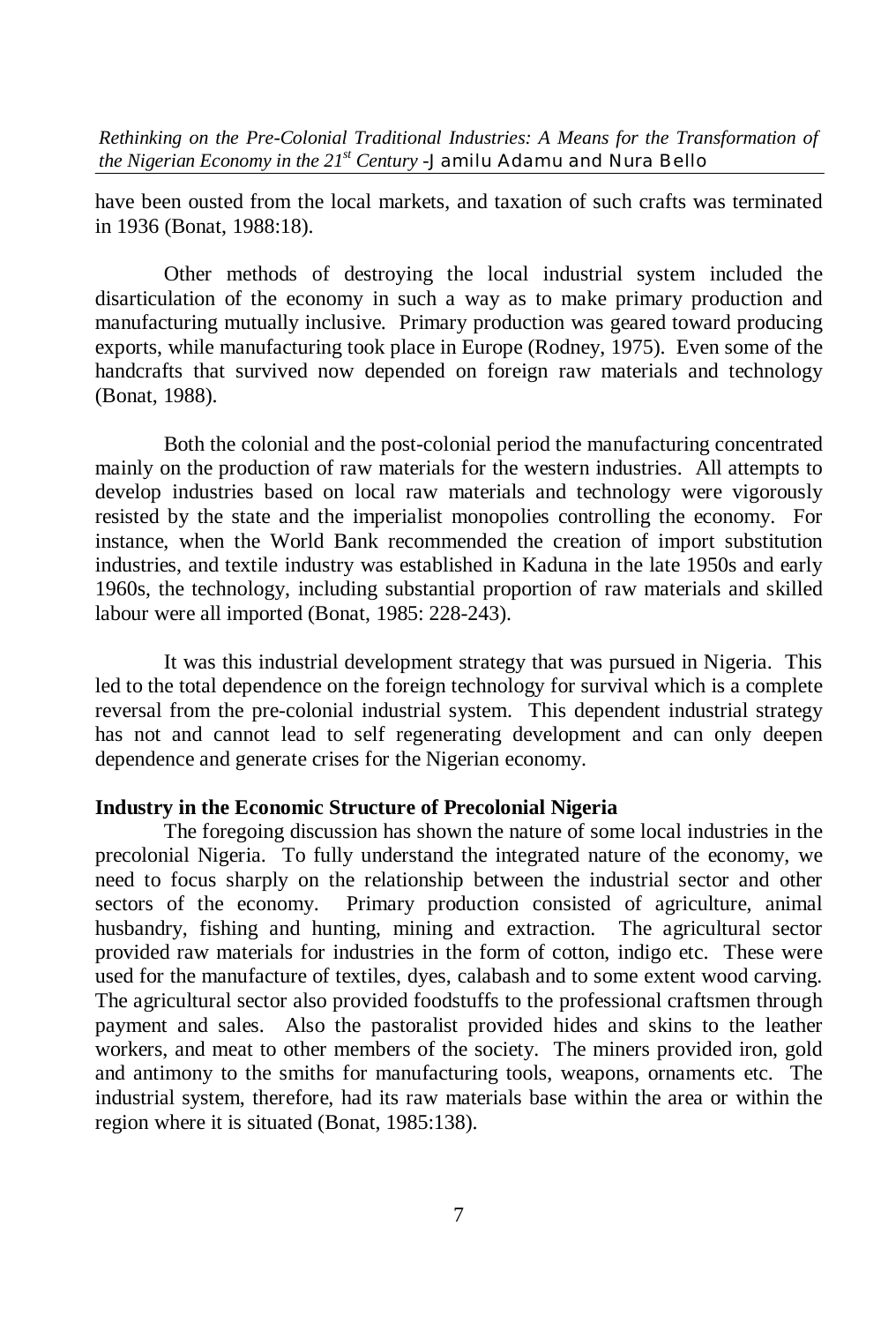The craftsmen provided the farmers with the implements. While the potters provided the society with the cooking, storage, ceremonial, and eating utensils. Thus there was a good linkage between both industries and agriculture. The industrial sector also provided substantial parts of trading goods for the local and outside markets. These were exchanged for imported umbrellas, perfumes, and books etc. from across the Sahara and Atlantic sea (Ajayi & Alagoa, 2012:228). Although efforts were made by the several head of states in Nigeria to enhance the industrialization of this country most of which proved abortive as the idea was to transplant the western technology instead of improving from the traditional one. The intervention of the government in establishing import substitution industries has not been able to alter the situation. Inspite of the amount of money spent for that, the aim had ended being defeated as they have no access to the appropriate modern technology. This is because the MNCs and their parent countries have the monopoly over the modern technology and to obtain that technology, their influence must be in the country. This is because we did not have the capacity to create our own scientific establishment capable of making technological innovations to compete with the foreign multinationals (Asadie, 1982:7).

Moreover, there were many policies and declarations by the government with regards to protection and the promotion of the local industries in Nigeria which in most cases used to be a mere paper declaration. For instance the present administration made several attempts on the need to promote our local industries. Thus in October 2013 Jonathan was reported to have said that:

We will need to protect the budding industries in Nigeria because we know that every country in the world that wants to grow industrially at some stage, need to put instruments in place to protect the upcoming industries to stimulate and sustain growth and development (Vanguard, October, 2013).

Inspite of this, nothing has been done by the present administration in promoting the local industries in Nigeria. Another problem associated with the local industries and Nigeria was the lack of capital by the domestic industrialist to invest in large scale enterprises. As a result of that, a substantial proportion of the Nigerian craftsmen were forced to become farmers, others became traders and yet others became labourers.

# **Conclusion**

This paper examined the history of the Nigerian traditional industries from the precolonial period to the post-colonial era. The paper also shows the way these industries were undermined by the colonial policy and their fragile nature after the attainment of self determination. The paper also ended with some recommendations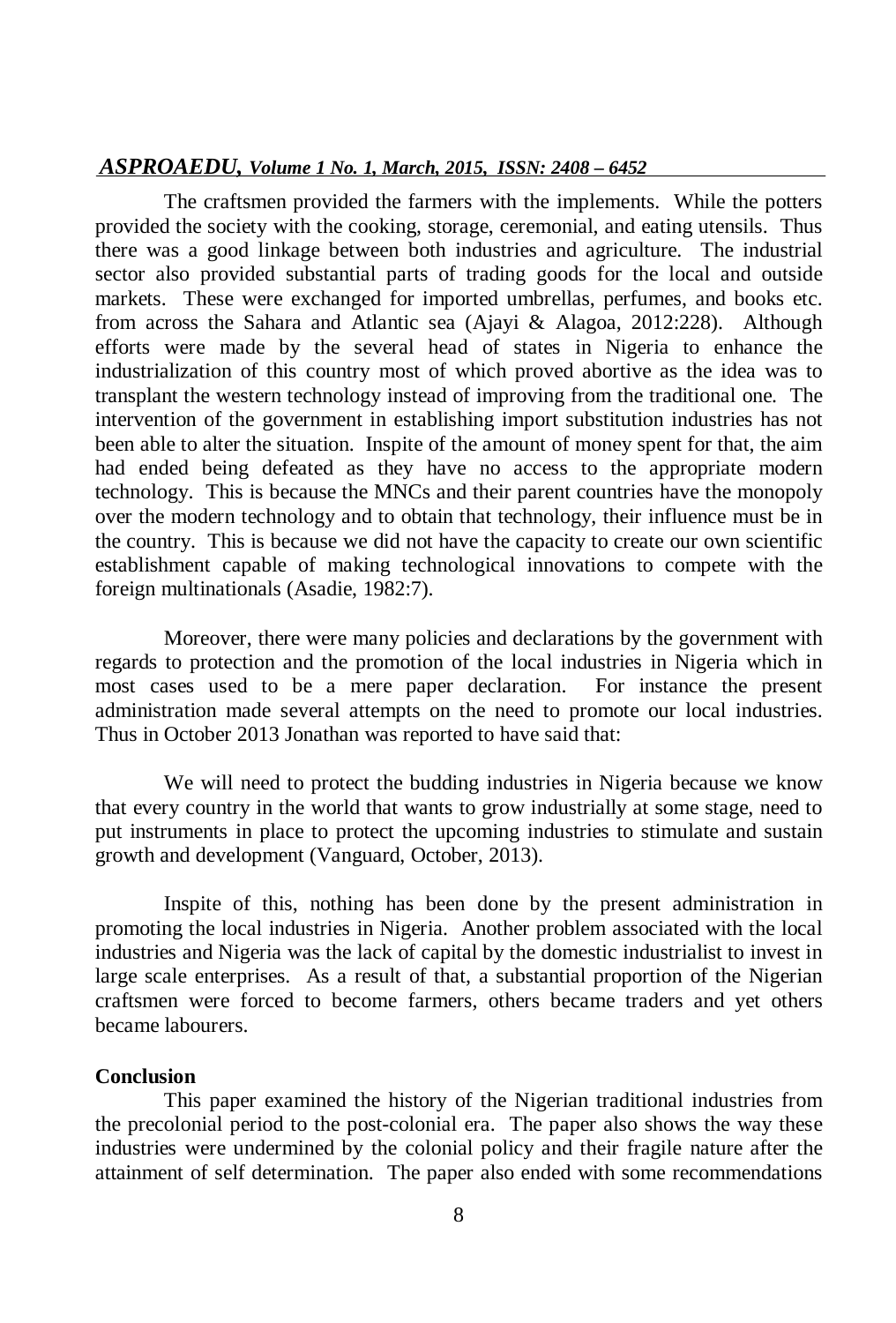on the way these industries will be transformed to provide employment opportunities as well as stimulate economic growth and development. The stand of this paper is that, if these industries are revived, they will ultimately reduce the rate of Nigerian dependence on the western industrial products and thereby promoting a self sustainable economy.

### **Recommendation**

Based on the foregoing discussions, the following recommendations will suffice:

- (i) Government should revive indigenous creativity in crafts and technology and promote their progressive updating to serve modern development needs.
- (ii) The influence of the western industries are still very heavy on the Nigerian industries. Thus, government should introduce a policy which will be fashioned to their own benefit.
- (iii) There is a need for the government and other organisations to engage in public enlightenment to educate the citizenry on the importance of patronizing Nigerian made products. This may generate real appreciation of the indigenous products and skills of Nigerians.
- (iv) Government should provide loans and other incentives to the local craft makers. This will enhance the production of quality products to compete with their counterparts from industrial countries.
- (v) Heavy import duty should be impose on the foreign products so as to protect local industrial goods.
- (vi) Our indigenous crafts and technology are rooted in our history. This should be integrated in our living patterns.

# **References**

- Abubakar, S. (1982) "Birnin Shehu: The city of Sokoto: A social and Economic History C. 1809-1903, (Unpublished Ph.D. Thesis, A.B.U. Zaria,).
- Ajayi, J.F.A. & Alagoa E.J. (2012) 'Nigeria Before 1800: Aspects of Economic Developments and Intergroup Relations, in Ikime, O., (ed) *Ground Work of Nigerian History*, Heinemann Publishers, Zaria.
- Aleru J.O. (2000), 'Pottery from Igbominaland, North Central Yorubaland', in F.C. Augustin (ed) *West African Journal of Archaeology*.
- Asadie H.A. (1982) The Influence of Multinational corporation on the management of public enterprises in Nigeria, Mimeo, UNN.